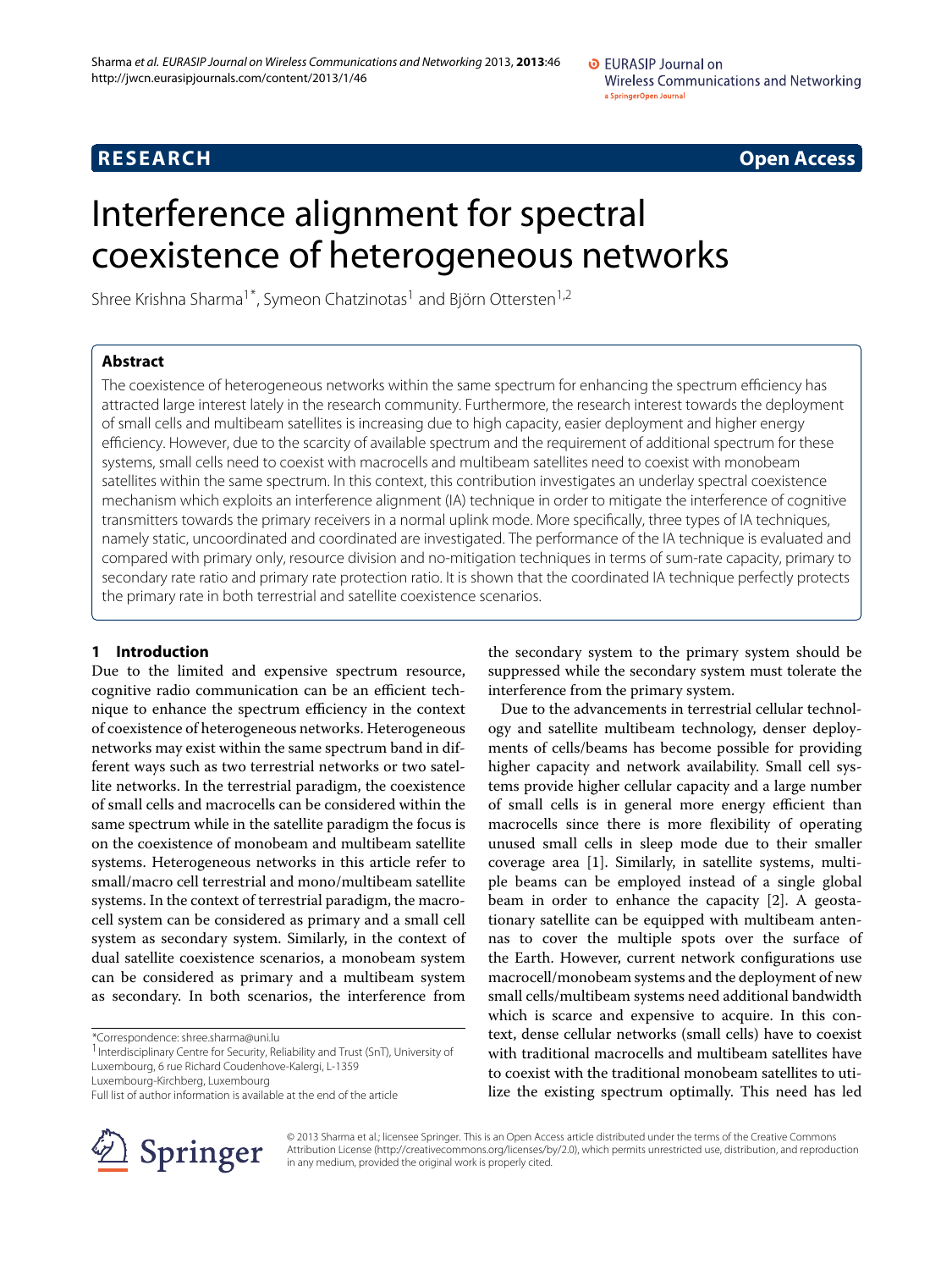to the concept of cognitive radio communications which allows for the coexistence of two systems, primary and secondary, over the same spectrum. The most common cognitive techniques in the literature can be categorized into spectrum sensing (SS) or interweave, underlay, overlay and database techniques [3]. In SS only techniques [4,5], secondary users (SUs) are allowed to transmit whenever primary users (PUs) do not use that specific band, whereas in underlay techniques, SUs are allowed to transmit as long as they meet the interference constraint of the PUs.

The coexistence of heterogeneous networks in the same spectrum band can be modeled as cognitive radio networks with interference channels between primary and secondary systems. The operation of the primary network usually follows a well established standard and should not be degraded while the secondary network should employ advanced communication techniques to exploit the underutilized dimensions in the signal space. When the strength of secondary interference to the primary is comparable to the desired signal, treating as noise is not an option because of interference constraints while decoding and canceling requires complex primary receivers. In this context, interference alignment (IA) as an interference mitigation tool has received important attention recently in the cognitive radio research community [6,7]. The concept behind IA is that signals can be designed in such a way that they cast overlapping shadows at the receivers where they constitute interference and remain distinguishable at the receivers where they are desired. In this direction, this study investigates an underlay spectral coexistence mechanism which exploits uplink interference alignment in order to mitigate the interference of small cell user terminals (UTs) towards the macrocell base station (BS) or the interference of multibeam satellite terminals towards the monobeam satellite. The proposed IA technique is compared to a passive transmission technique which allows for cochannel interference, as well as to a resource splitting approach which would require altering the spectrum regulations. Furthermore, the performance of different IA techniques is evaluated in terms of ergodic sum-rate capacity, primary to secondary rate ratio and primary rate protection ratio.

The remainder of this article is structured as follows: Section 2 reviews in detail prior study in the areas of multicell/multibeam joint decoding and the IA technique. Section 3 describes the considered system models for terrestrial and satellite paradigms. Section 4 describes the considered signal model and channel model. Section 5 provides the capacity expressions and presents the proposed IA technique. Section 6 provides the considered performance metrics and evaluates the effect of various parameters on the system performance. Section 7 concludes the article.

### **1.1 Notation**

Throughout this article,  $\mathbb{E}[\cdot]$  denotes the expectation,  $(\cdot)^{\dagger}$ denotes the conjugate transpose matrix,  $(\cdot)^T$  denotes the transpose matrix,  $\odot$  denotes the Hadamard product and  $\otimes$  denotes the Kronecker product,  $I_n$  denotes a  $n \times n$  identity matrix,  $\mathbb{I}_{n \times m}$  denotes a  $n \times m$  matrix of ones, and **0** represents a zero matrix.

# **2 Preliminaries and related study**

#### **2.1 Multicell/multibeam joint decoding**

The concept of global multicell joint decoding (MJD), also known as BS cooperation, was initially proposed in two seminal articles [8,9]. The main assumption is the existence of a central processor which is interconnected to all the BSs through a backhaul of wideband, delayless and error-free links. In addition, the central processor is assumed to have perfect channel state information (CSI) about all the wireless links of the system. These assumptions enable the central processor to jointly decode the signals from all the UTs of the system. In this scenario, intercell interference is less important and multiuser interference dominates the overall system performance. In this context, it has been demonstrated in [10] that Rayleigh fading promotes multiuser diversity which is beneficial for the ergodic capacity performance. Subsequently, realistic path loss models and user distribution were investigated in [11,12] providing closed form capacity expressions based on the cell size, path loss exponent and user spatial probability density function (p.d.f.). The beneficial effect of multiple input multiple output (MIMO) links was established in [13,14], where a linear scaling with the number of BS antennas was proven.

Similarly, in multibeam joint processing, multiple users can be jointly processed by a single gateway and multiuser detection (MUD) is possible. In this context, a multiuser decoding algorithm has been presented in [15]. The capacity analysis of multibeam joint decoding over composite satellite channels has been carried out in [16]. Joint multiuser processing techniques for multibeam satellites for both forward link and return link have been investigated in [17]. The studies in [15,18,19] consider reverse link scenarios. Authors in [18] proposed an iterative multiuser decoding algorithm for the return link of multibeam satellites. Moreover, the return link of a multibeam satellite with Rician fading was analyzed in [19] under the framework of Wyner's Gaussian cellular multiple access channel.

# *2.1.1 Interference alignment*

The IA technique was firstly proposed in [20] and channel capacity as well as degrees of freedom for the interference channel have been analyzed. This technique has been shown to achieve the degrees of freedom for a range of interference channels [21-23]. Its principle is based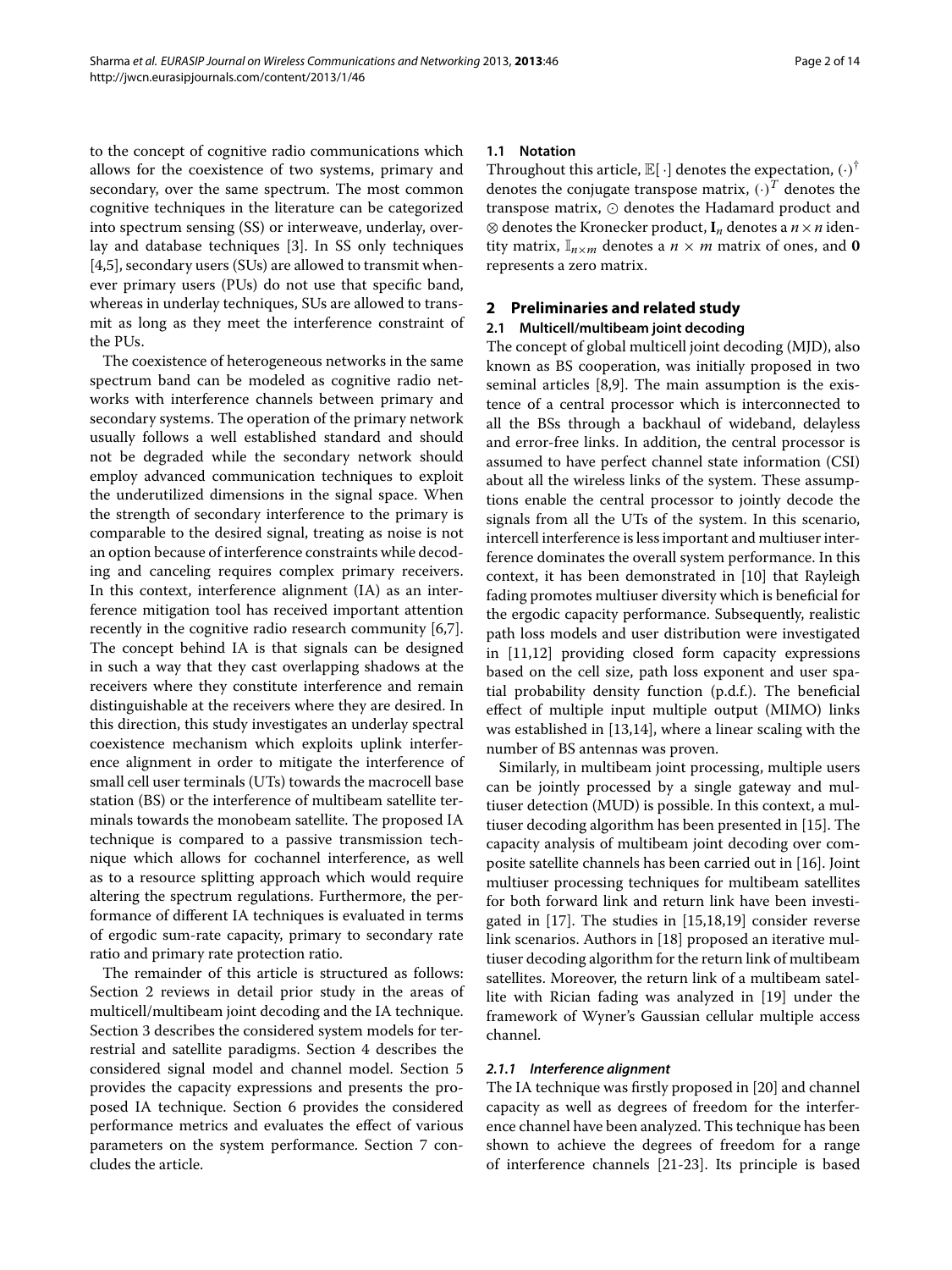on aligning the interference on a signal subspace with respect to the non-intended receiver, so that it can be easily filtered out by sacrificing some signal dimensions. The advantage is that this alignment does not affect the randomness of the signals and the available dimensions with respect to the intended receiver. The disadvantage is that the filtering at the non-intended receiver removes the signal energy in the interference subspace and reduces the multiplexing gain. The fundamental assumptions which render interference alignment feasible are that there are multiple available dimensions (space, frequency, time or code) and that the transmitter is aware of the CSI towards the non-intended receiver. The exact number of needed dimensions and the precoding vectors to achieve interference alignment are rather cumbersome to compute, but a number of approaches have been presented in the literature towards this end [24-26]. It should be noted that the IA technique can be classified as an underlay cognitive radio technique [27] since it deals with interference mitigation towards the primary system in frequency coexistence scenarios.

The IA technique was also investigated in the context of cellular networks, showing that it can effectively suppress cochannel interference [26,28-30]. More specifically, the downlink of orthogonal frequency division multiple access (OFDMA) cellular network with clustered multicell processing is considered in [30], where interference alignment is employed to suppress intracluster interference while intercluster interference has to be tolerated as noise. In addition, authors in [29] consider the uplink of a limited-size cellular system without MJD, showing that the interference-free degrees of freedoms (dofs) can be achieved as the number of UTs grows large. In the same context, authors in [31] employ IA as an uplink interference mitigation technique amongst cooperating BS clusters for Rayleigh channels. Coming back to small cells, the study in [32] extends [31] by assuming clusters of small cells which dictate the use of a Rician channel. Finally, the authors in [33] propose Vandermonde-subspace Frequency Division Multiplexing for the downlink in order to null out the interference of small cells towards primary macro users. In [34], the IA technique has been applied in the coexistence scenario of small cells and a macrocell.

The IA technique has also been investigated in multicarrier systems in different settings [30,35-37]. A projection based IA technique including the concepts of signal alignment and channel alignment has been investigated in [35]. The IA technique for an interference network with the multicarrier transmission over parallel sub-channels has been tackled in [36]. The signal alignment for multicarrier code division multiple access (MC-CDMA) in two way relay systems has been studied in [37]. Despite various literature about IA in terrestrial cellular networks, only few studies have been reported about IA in satellite literature. The feasibility of implementing subspace interference alignment (SIA) in a multibeam satellite system has been studied in [38] and it has been concluded that the SIA using frequency domain is advantageous for a multibeam satellite.

# **3 System model**

We consider two different system models in terrestrial and satellite paradigms. Although these two systems have different characteristics and channel models, they can be studied using the same input-output equations as described in the signal model section. Furthermore, both systems operate in a normal uplink mode with the primary system as a single-user uplink and the secondary system as a multiuser uplink.

# **3.1 Macrocell and small cells**

Let us consider a coverage area where a single macrocell operates receiving signals from a set of PUs. A number of small cells  $(N)$  operate over the same coverage area receiving signals from a set of SUs. Furthermore, the small cells are able of cooperating through a broadband backhaul (e.g., radio over fiber) and jointly decoding the received signals. After scheduling, we consider that for a single slot one macro UT and  $N$  small cell UTs are transmitting simultaneously over a common set of frequencies (Figure 1). Since the macrocell system is primary, interference coming from the small cell UTs has to be suppressed. On the other hand, the interference of the macro UT towards the small cell access points (APs) has to be tolerated as the small cell system is secondary. We consider all receivers and transmitters to be equipped with M multiple antennas. More specifically, the macro UT has M antennas while the BS, small cell UTs and the AP have  $L = M+1$ antennas. In order to suppress the interference caused by the small cell UTs, we assume that they have channel state information (CSI) towards the macro BS. This CSI can be easily measured if the small cell UTs are aware of the macrocell pilot signals.

# **3.2 Monobeam and multibeam satellites**

Let us consider one monobeam satellite (SAT1) and one multibeam satellite (SAT2) covering the same area as shown in Figure 2. It can be assumed that they communicate with different gateways. Monobeam satellite uses a single beam to provide coverage to the given area, whereas multibeam satellite uses several beams to provide coverage to the same area. From the perspective of spectral coexistence, we consider the monobeam system as primary and the multibeam system as secondary. In this aspect, the multibeam satellite has to tolerate the interference coming from the monobeam satellite terminal. However, the interference coming from multibeam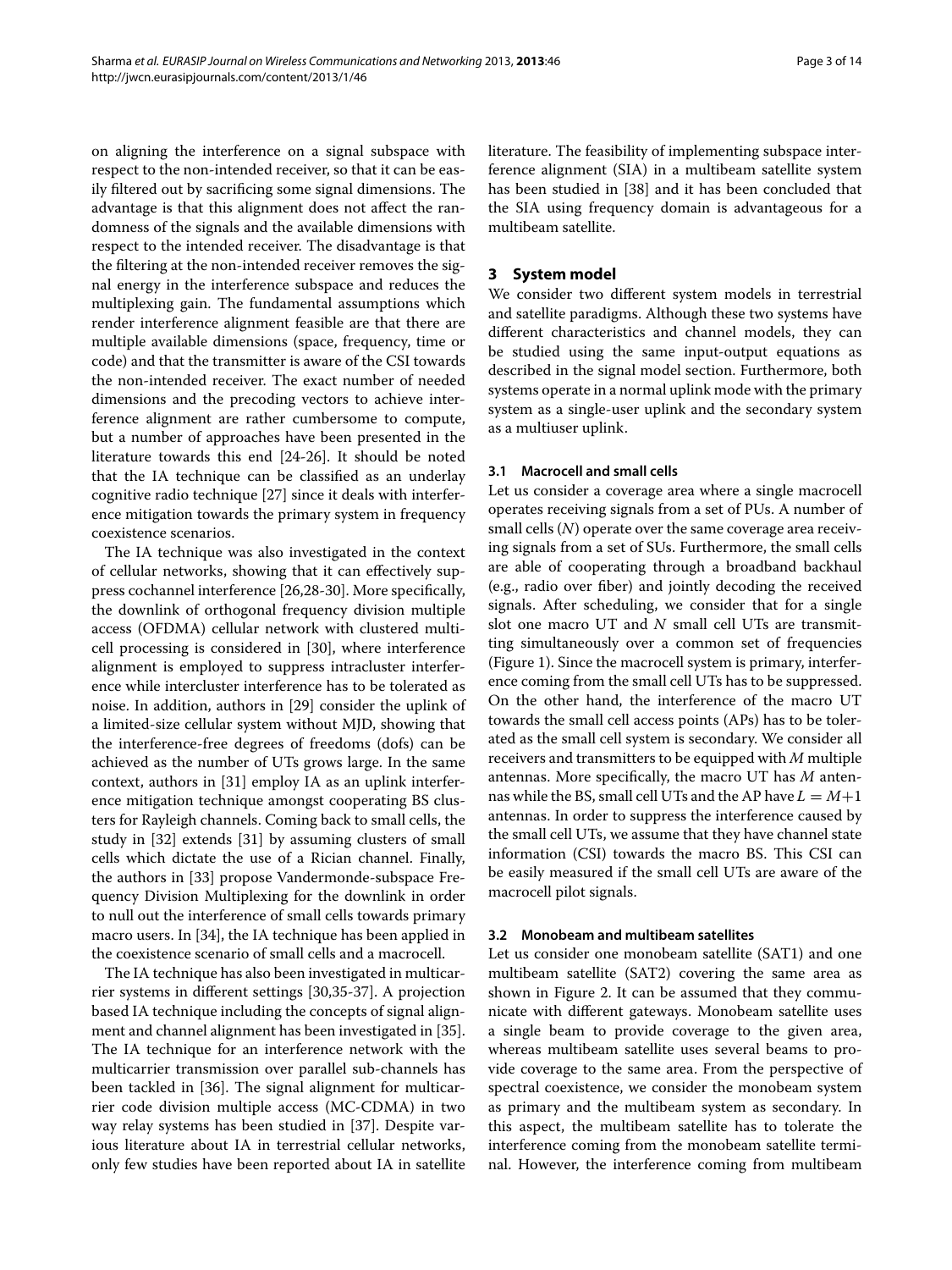

satellite terminals towards the monobeam satellite has to be suppressed. In this aspect, the IA technique can be applied at the multibeam satellite terminals to mitigate the interference towards the primary satellite.

We consider a single ST1, N number of ST2s served by N beams of SAT2. Multibeam joint processing is considered at the gateway of SAT2 to decode the received signals from ST2s jointly. Since a single gateway is responsible for processing the transmitted and received signals corresponding to a large geographic area, the application of joint processing techniques in the satellite context is centralized. After scheduling, we consider that one ST1 and N number of ST2s are transmitting simultaneously in a single slot over a common spectrum band. In this context, we consider spatial multiplexing for the primary monobeam system and we employ multiple dimensions (carriers) in the secondary multibeam system to align interference with the reference vector.

Furthermore, we consider that all the satellite terminals use multicarrier transmission scheme and the IA is employed at the ST2s over  $L = M + 1$  carriers, affected by Adjacent Carrier Interference (ACI). In this context, we consider a narrowband frequency division multiple access (FDMA) system which can be applicable for L/S band mobile satellite systems. We consider that  $M$  number of symbols are transmitted by ST1 and 1 symbol per ST2 is transmitted by spreading across all the carriers. Furthermore, it should be noted that ST1 sends M symbols over M subcarriers whereas each ST2 sends 1 symbol over L subcarriers. To suppress the interference caused by ST2s using IA technique, CSI towards the SAT1 is required and we assume that this CSI can be acquired at the ST2s by listening to the pilot signals broadcasted from the gateway. In this context, we assume time division duplex (TDD) mode of operation and for a satellite system with frequency division duplex (FDD) mode of operation, an alternative way of acquiring CSI should be investigated since uplink CSI can not be derived from the downlink pilots in FDD mode. As an example, for satellite scenarios where FDD is used, the uplink CSI can be derived from uplink pilots and then can be fed back with the help of a gateway.

#### **3.3 Discussion**

In the considered terrestrial system model, small cell UTs are secondary transmitters (STs), small cell APs are Secondary Receivers (SRs), a macro UT is a primary transmitter (PT) and a macro BS is a primary receiver (PR). Similarly, in the satellite system model, the monobeam satellite SAT1 is the PR, the feeders of multibeam satellite SAT2 are the SRs, the multibeam satellite terminals ST2s are the STs and the monobeam satellite terminal ST1 is the PT.

In addition to CSI, STs and the PR should be aware of predefined IA vector **v** to perform IA. Depending on how **v** is calculated, we consider three different IA techniques: static, coordinated, and uncoordinated in our analysis. These techniques depend on the level of coordination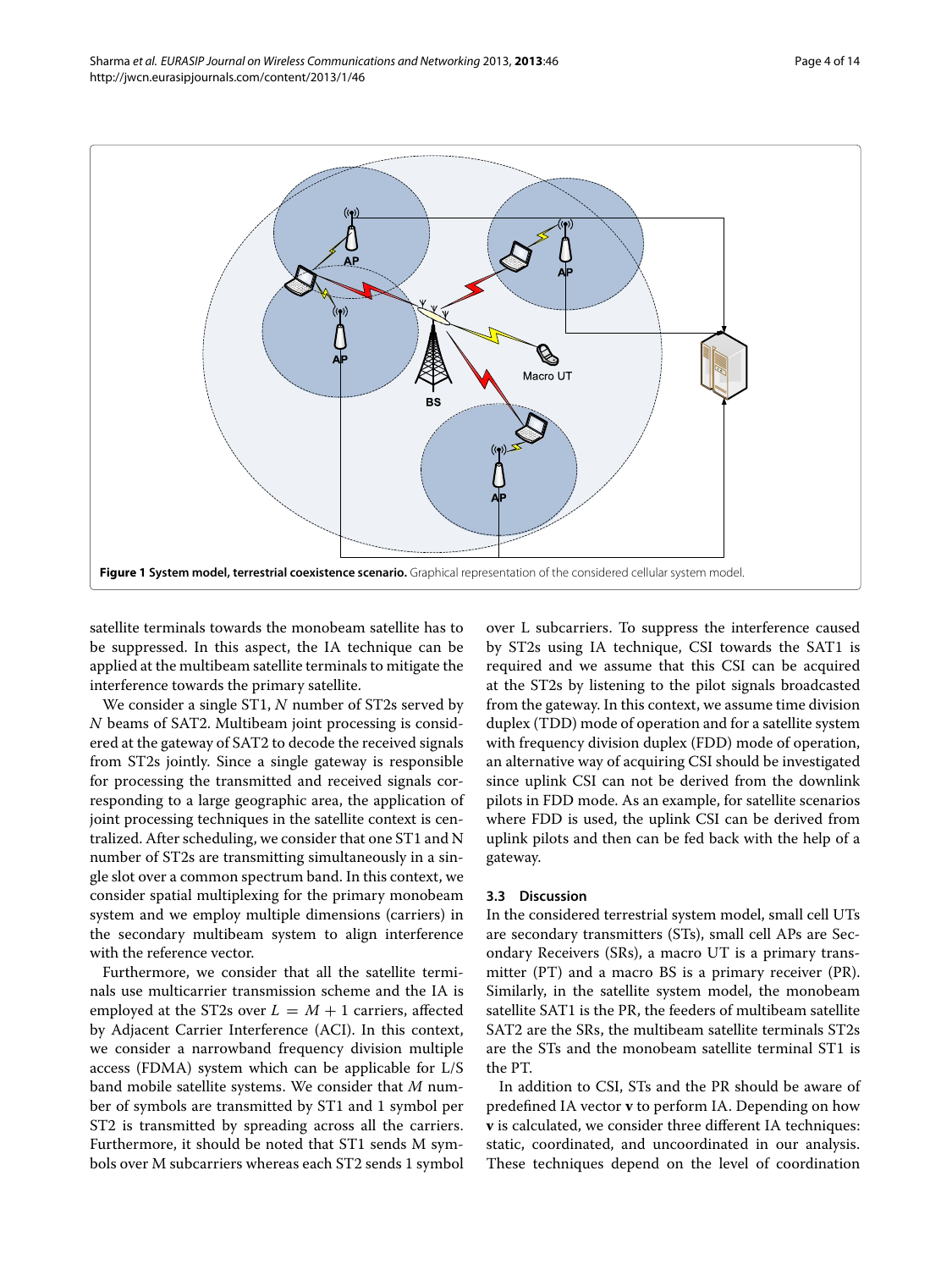

between primary and secondary systems. The concept behind cognitive interference alignment is to employ precoding at the STs so that the received secondary signals at the PR are all aligned across the alignment vector **v**. In this way, interference can be filtered out by sacrificing one degree of freedom and some part of the desired received energy. For this purpose, the PT utilizes only M out of L dofs and reserves one dof which is devoted to IA filtering. However, after filtering the signal is interference free and can be easily decoded using conventional detection techniques. The term cognitive comes from the fact that the STs have to be aware of the CSI and the vector **v** to perform the precoding. On the other hand, the PR needs only to perform filtering adapted to vector **v** and no additional awareness or intelligence is required. The only difference between considered satellite and terrestrial models is that in the terrestrial scenario, IA is over the spatial dimensions and in the satellite scenario, IA is over the subcarriers. A common signal model can be used for

both cases with different channel models as described in the following section.

#### **4 Signal model**

The received signal at the PR (primary link) is:

$$
\mathbf{y}_1 = \mathbf{H}\mathbf{x} + \sum_{i=1}^N \mathbf{F}_i \mathbf{x}_i + \mathbf{z}_1, \tag{1}
$$

where  $y_1$  is the  $L \times 1$  received symbol vector, **x** is the  $M \times 1$ transmitted symbol vector from the PT,  $\mathbf{x}_i$  is the  $L \times 1$ transmitted symbol vector from the *i*th ST and  $z_1$  is the receiver noise. All inputs  $\mathbf{x}, \mathbf{x}_i$  are assumed to be Gaussian and obey the following sum power constraints:  $\mathbb{E}[\mathbf{x}^{\dagger} \mathbf{x}] \leq$  $\gamma_{ps}M$  and  $\mathbb{E}[\mathbf{x}_i^{\dagger} \mathbf{x}_i] \leq \gamma_{ss}L$ ,  $\gamma_{ps}$  being the transmit SNR<sup>a</sup> of the PT and  $\gamma_{ss}$  being the transmit SNR of the ST. The  $L \times M$ matrix **H** represents the channel gains between the PR and the PT while the  $L \times L$  matrix  $\mathbf{F}_i$  represents the channel gains between the PR and ith ST.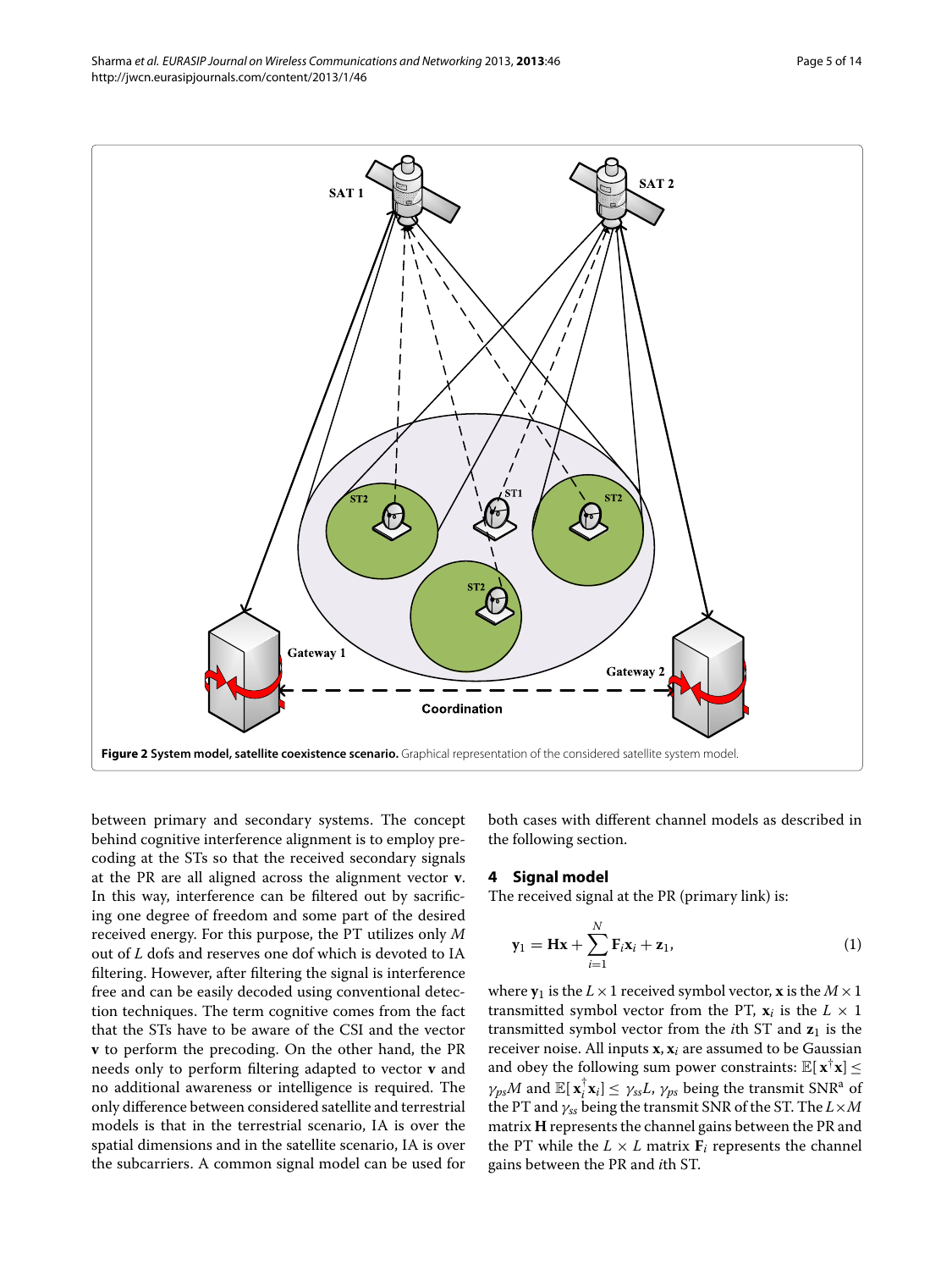To simplify notations, we group all  $\mathbf{F}_i$  into a single  $L \times$ *NL* matrix  $\mathbf{F} = [\mathbf{F}_1 \dots \mathbf{F}_N]$ . The received signal at the joint processor of the SRs (secondary link) is:

$$
\mathbf{y}_2 = \sum_{i=1}^N \tilde{\mathbf{F}}_i \mathbf{x}_i + \tilde{\mathbf{H}} \mathbf{x} + \mathbf{z}_2, \tag{2}
$$

where  $y_2$  is the  $NL \times 1$  received symbol vector and  $z_2$  is the receiver noise. The  $NL \times M$  channel matrix  $\tilde{H}$  represents the channel gains between all SRs and the PT while the  $NL \times L$  channel matrix  $\tilde{\mathbf{F}}_i$  represents the channel gains between all SRs and the ith ST. To simplify notations, we group all  $\tilde{\mathbf{F}}_i$  into a single  $NL \times NL$  matrix  $\tilde{\mathbf{F}} = [\tilde{\mathbf{F}}_1 \dots \tilde{\mathbf{F}}_N]$ .

#### **4.1 Channel model for terrestrial coexistence**

The considered channel model is based on a MIMO Rayleigh channel whose power is scaled according to a power-law path loss model (i.e., asymmetric power levels). More specifically,

$$
\mathbf{H} = \alpha \mathbf{G},\tag{3}
$$

where  $\alpha$  is the path loss coefficient between the BS and the macro UT and **G** is a  $L \times M$  random matrix with complex circularly symmetric (c.c.s.) independent identically distributed (i.i.d.) elements representing Rayleigh fading coefficients. Similarly,

$$
\mathbf{F}_i = \alpha_i \mathbf{J}_i,\tag{4}
$$

where  $\alpha_i$  is the path loss coefficient between BS and *i*th small-cell UT and  $J_i$  is a  $L \times L$  random matrix with i.i.d. c.c.s. elements representing channel coefficients between small-cell BS and the ith small-cell UT. As a result,

$$
\mathbf{F} = \left(\boldsymbol{\alpha}^T \otimes \mathbb{I}_{L \times L}\right) \odot \mathbf{J},\tag{5}
$$

with  $\boldsymbol{\alpha} = [\alpha_1 \dots \alpha_N]^T$  and **J** is a  $L \times NL$  random matrix with i.i.d. c.c.s. elements. In addition,

$$
\tilde{\mathbf{H}} = (\boldsymbol{\beta} \otimes \mathbb{I}_{L \times M}) \odot \tilde{\mathbf{G}}, \tag{6}
$$

where  $\boldsymbol{\beta} = [\beta_1 \dots \beta_N]^T$  includes path loss coefficients between all APs and macro UT and  $\tilde{G}$  denotes a  $NL \times M$ random matrix with i.i.d. c.c.s. elements. Similarly,

$$
\tilde{\mathbf{F}}_i = (\boldsymbol{\beta}_i \otimes \mathbb{I}_{L \times L}) \odot \tilde{\mathbf{j}}_i, \tag{7}
$$

where  $\beta_i$  contains the path loss coefficient between all APs and the *i*th small-cell UT and  $\tilde{J}_i$  represents a  $NL \times L$ random matrix with i.i.d. c.c.s. elements. As a result,

$$
\tilde{\mathbf{F}} = (\mathbf{B} \otimes \mathbb{I}_{L \times L}) \odot \tilde{\mathbf{J}},\tag{8}
$$

with  $\mathbf{B} = [\boldsymbol{\beta}_1 \dots \boldsymbol{\beta}_N]$  and  $\tilde{\mathbf{J}}$  is a  $NL \times NL$  random matrix with i.i.d. c.c.s. elements.

# **4.2 Channel model for satellite coexistence**

In this scenario, we consider a spectral coexistence network of multibeam and monobeam satellite systems with interference channels between them. Each transmitter/receiver node consists of a single antenna and uses multicarrier transmission so that the channels can be represented as diagonal matrices, where the diagonal entries correspond to the different sub-channels. The multicarrier model considered in this scenario differs from MIMO (spatial) channel matrix with full entries as considered in the terrestrial scenario.

Due to imperfect bandpass filters<sup>b</sup>, weak copies of adjacent carrier signals may leak into the central carrier causing adjacent carrier interference. Therefore, we consider a multicarrier channel model with ACI. We assume that each carrier goes through independent flat-fading channels. The multi-carrier channel matrix with ACI for the *i*th satellite link for  $L$  number of carriers can be written as:

$$
\mathbf{H} = \begin{bmatrix} h_1 & \sqrt{\rho}h_2 & \cdots & 0 \\ \sqrt{\rho}h_1 & h_2 & \cdots & 0 \\ 0 & \sqrt{\rho}h_2 & \cdots & 0 \\ \vdots & \vdots & \vdots & \vdots \\ 0 & 0 & h_{L-1} & \sqrt{\rho}h_L \\ 0 & 0 & \sqrt{\rho}h_{L-1} & h_L \end{bmatrix},
$$
(9)

where  $\rho$  represents the fraction of carrier power leaked to adjacent carriers and the parameter  $h_i$  represents the Rician fading coefficient, given by;

$$
h_i = \left(\sqrt{\frac{K}{K+1}}l + \sqrt{\frac{1}{K+1}}g_i\right),\tag{10}
$$

where  $K$  is the Rician factor,  $l$  is a deterministic parameter representing the line of sight (LoS) component and  $g_i$  is a c.c.s. i.i.d. element for the ith satellite link representing the Rayleigh fading coefficient. The channel matrix between the SAT1 and the ith ST2 can be written as:

$$
\mathbf{F}_i = \alpha_i \mathbf{D}_i, \tag{11}
$$

where  $\alpha_i$  is the beam gain coefficient between the SAT1 and the *i*th SAT2 and  $D_i$  has similar structure as **H**. As a result,

$$
\mathbf{F} = \left( \boldsymbol{\alpha}^T \otimes \mathbb{I}_{L \times L} \right) \odot \mathbf{D}, \tag{12}
$$

with  $\boldsymbol{\alpha} = [\alpha_1 \dots \alpha_N]^T$  and  $\mathbf{D} = [\mathbf{D}_1 \dots \mathbf{D}_N]$ . It is assumed that the fading coefficients are independent across block matrices  $D_i$ . In addition, the channel matrix between SAT2 and the ST1 can be written as:

$$
\tilde{\mathbf{H}} = (\boldsymbol{\beta} \otimes \mathbb{I}_{L \times M}) \odot \mathbf{P},\tag{13}
$$

where  $\boldsymbol{\beta} = [\beta_1 \dots \beta_N]^T$  includes beam gain coefficients between SAT2 and the ST1 and  $\mathbf{P} = [\mathbf{P}_1 \dots \mathbf{P}_N]^T$  is a block matrix with each  $P_i$  having similar structure as  $H<sup>c</sup>$ . Similarly, the channel matrix between SAT2 and the ith ST2 can be written as:

$$
\tilde{\mathbf{F}}_i = (\boldsymbol{\beta}_i \otimes \mathbb{I}_{L \times L}) \odot \mathbf{S}_i, \tag{14}
$$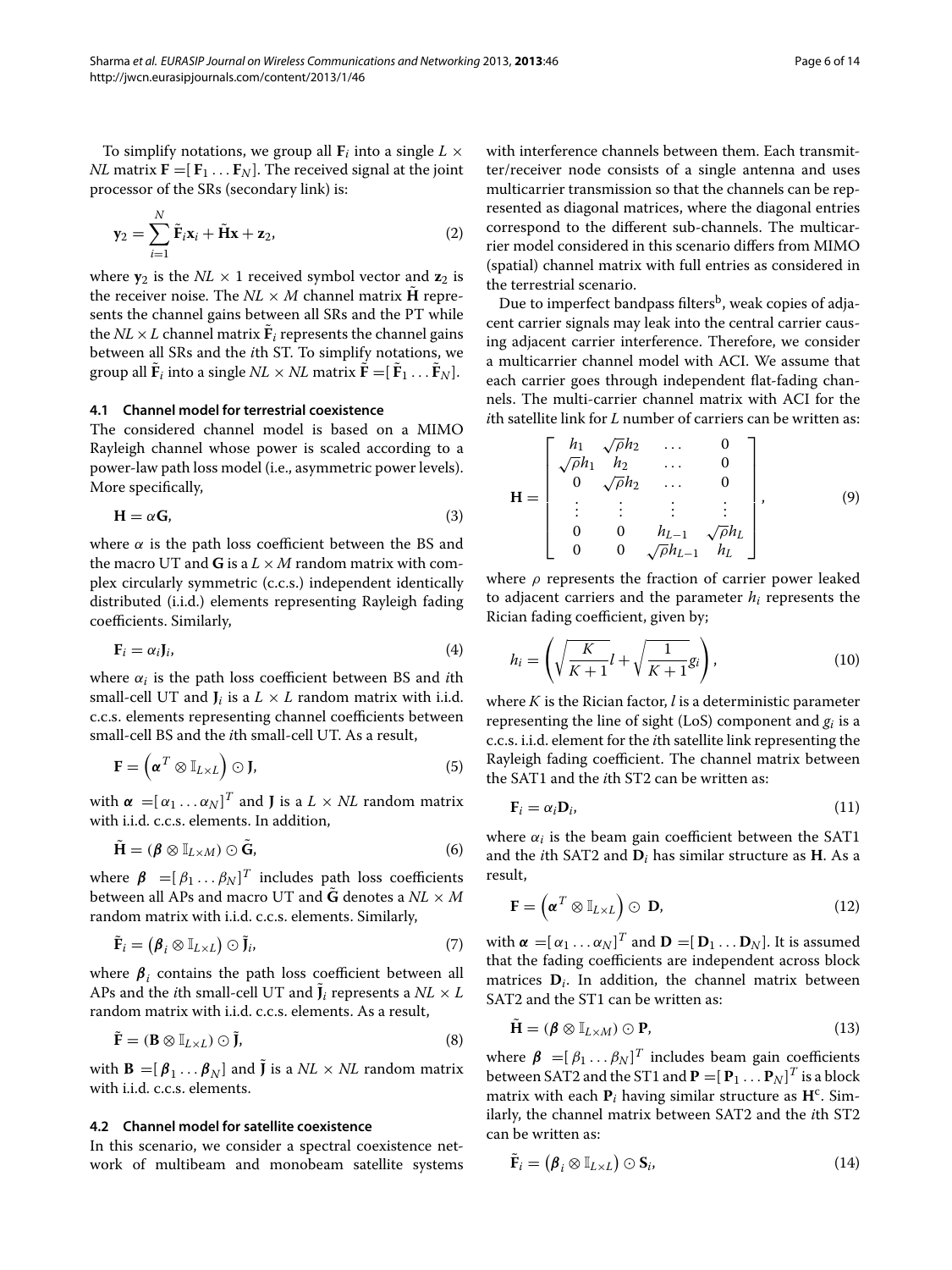where  $\beta_i$  contains the beam gain coefficient between SAT2 and the *i*th ST2 and  $S_i$  has similar structure as **H**. As a result,

$$
\tilde{\mathbf{F}} = (\mathbf{B} \otimes \mathbb{I}_{L \times L}) \odot \mathbf{S},\tag{15}
$$

with **B** =  $[\beta_1 \dots \beta_N]$  and the block matrix **S** given by;

$$
\mathbf{S} = \begin{bmatrix} \mathbf{S}_{11} & \mathbf{S}_{12} & \cdots & \mathbf{S}_{1N} \\ \mathbf{S}_{21} & \mathbf{S}_{22} & \cdots & \mathbf{S}_{2N} \\ & & \ddots & \\ \mathbf{S}_{N1} & \mathbf{S}_{N1} & \cdots & \mathbf{S}_{NN} \end{bmatrix},
$$
(16)

where each block  $S_{ij}$  follows the similar structure as **H**.

Higher gain can be achieved with a multibeam satellite in comparison to a monobeam satellite since each of the beams is narrower than a beam which would cover the whole of the region to be served. For the considered coexistence scenario, the monobeam and multibeam satellites can be adjacent or even collocated in terms of orbital slots. The beam gain of the satellite link in all the above cases are evaluated based on following expression [39]:

$$
B(m,k) = G_T \cdot FL \cdot G_{\text{max}} \cdot \left( \frac{J_1(u(m,k))}{2u(m,k)} + 36 \frac{J_3(u(m,k))}{u(m,k)^3} \right)^2,
$$
\n(17)

where  $B(m, k)$  represents the beam gain of kth beam for *m*th terminal position,  $u(m, k) = 2.01723$  $\sin (\theta (m, k)) / \sin (\theta_{3dB})$ ,  $J_i$  is the first kind of Bessel's function of order i,  $G_T$  is the terminal antenna gain, FL is the free space path loss for the satellite link,  $G_{\text{max}}$  is the maximum satellite antenna gain,  $\theta_{3dB}$  is the 3 dB angle and  $\theta$ (*m*, *k*) represents the nadir angle to *m*th terminal position from kth beam center position with respect to the satellite position.

#### **5 System performance**

In this section, we provide the capacity expressions for different transmission techniques including proposed interference alignment technique and describe the different strategies for determining the alignment vector **v**. Let us consider the following input-output relation for a MIMO system.

$$
y = Hx + z \tag{18}
$$

with  $\mathbb{E}\left[\mathbf{x} \mathbf{x}^{\dagger}\right] = \gamma \mathbf{I}$ . The capacity of a MIMO channel is then given by [40];

$$
C = \log \det \left( \mathbf{I} + \gamma \mathbf{H} \mathbf{H}^{\dagger} \right). \tag{19}
$$

In the presence of cochannel interference, the inputoutput relation for a MIMO system can be written as:

$$
\mathbf{y} = \mathbf{H}\mathbf{x} + \mathbf{H}_c \mathbf{x}_c + \mathbf{z}
$$
 (20)

with  $\mathbb{E}\left[\mathbf{x}_c\mathbf{x}_c^{\dagger}\right] = \gamma_c\mathbf{I}$ , where  $\mathbf{x}_c$  is a Gaussian vector transmitted by an interfering cochannel terminal. Then the capacity of a MIMO channel with input-output relation given by Equation (20) can be written as [41]:

$$
C = \log \det \left( \mathbf{I} + \gamma_c \mathbf{H} \mathbf{H}^\dagger \mathbf{R}^{-1} \right),\tag{21}
$$

where the term  $\mathbb{R}^{-1}$  includes the effect of cochannel interference and **R** can be written as:

$$
\mathbf{R} = \mathbb{E}\left[\tilde{\mathbf{z}}\tilde{\mathbf{z}}^{\dagger}\right] = \mathbf{I} + \gamma_c \mathbf{H}_c \mathbf{H}_c^{\dagger}
$$
 (22)

with  $\tilde{\mathbf{z}} = \mathbf{H}_c \mathbf{x}_c + \mathbf{z}$ . It should be noted that Equations (19) and (21) are used repeatedly in the following subsection to study the throughput of considered techniques.

# **5.1 Capacity expressions**

#### *5.1.1 Primary only*

In this technique, we consider only the presence of a primary system and there is no interference from the secondary system. This case corresponds to current frequency allocations, according to which each band is allocated only to a primary system. For the considered system, the primary throughput can be written as:

$$
C_{po} = \mathbb{E}\left[\log \det\left(\mathbf{I}_L + \frac{\gamma_{ps}}{M} \mathbf{H} \mathbf{H}^\dagger\right)\right],\tag{23}
$$

where  $I_L$  is the identity matrix of dimension L and  $\gamma_{ps}$  represents the SNR at the transmit antenna of the primary system.

#### *5.1.2 Interference-limited*

Assuming no interference mitigation and uniform power allocation across the multiple transmit antennas of the UTs and across the carriers of satellite terminals, the primary throughput can be written as:

$$
C_{ps} = \mathbb{E}\left[\log \det\left(\mathbf{I}_L + \frac{\gamma_{ps}}{M} \mathbf{H} \mathbf{H}^\dagger \left(\mathbf{I}_L + \frac{\gamma_{ss}}{L} \mathbf{F} \mathbf{F}^\dagger\right)^{-1}\right)\right],\tag{24}
$$

where  $\gamma_{ss}$  represents the SNR at the transmit antenna of the secondary system. The secondary throughput with this technique can be written as:

$$
C_{ss} = \mathbb{E}\left[\log \det \left(\mathbf{I}_{NL} + \frac{\gamma_{ss}}{L}\tilde{\mathbf{F}}\tilde{\mathbf{F}}^{\dagger}\left(\mathbf{I}_{NL} + \frac{\gamma_{ps}}{M}\tilde{\mathbf{H}}\tilde{\mathbf{H}}^{\dagger}\right)^{-1}\right)\right].
$$
\n(25)

In both cases, the second term represents the cochannel interference.

#### *5.1.3 Resource splitting*

In this technique, we assume that the available resource is split into two in order to allow the interference free parallel operation of primary and secondary systems. The orthogonalization can be done in time or frequency domain for the terrestrial scenario and in time domain for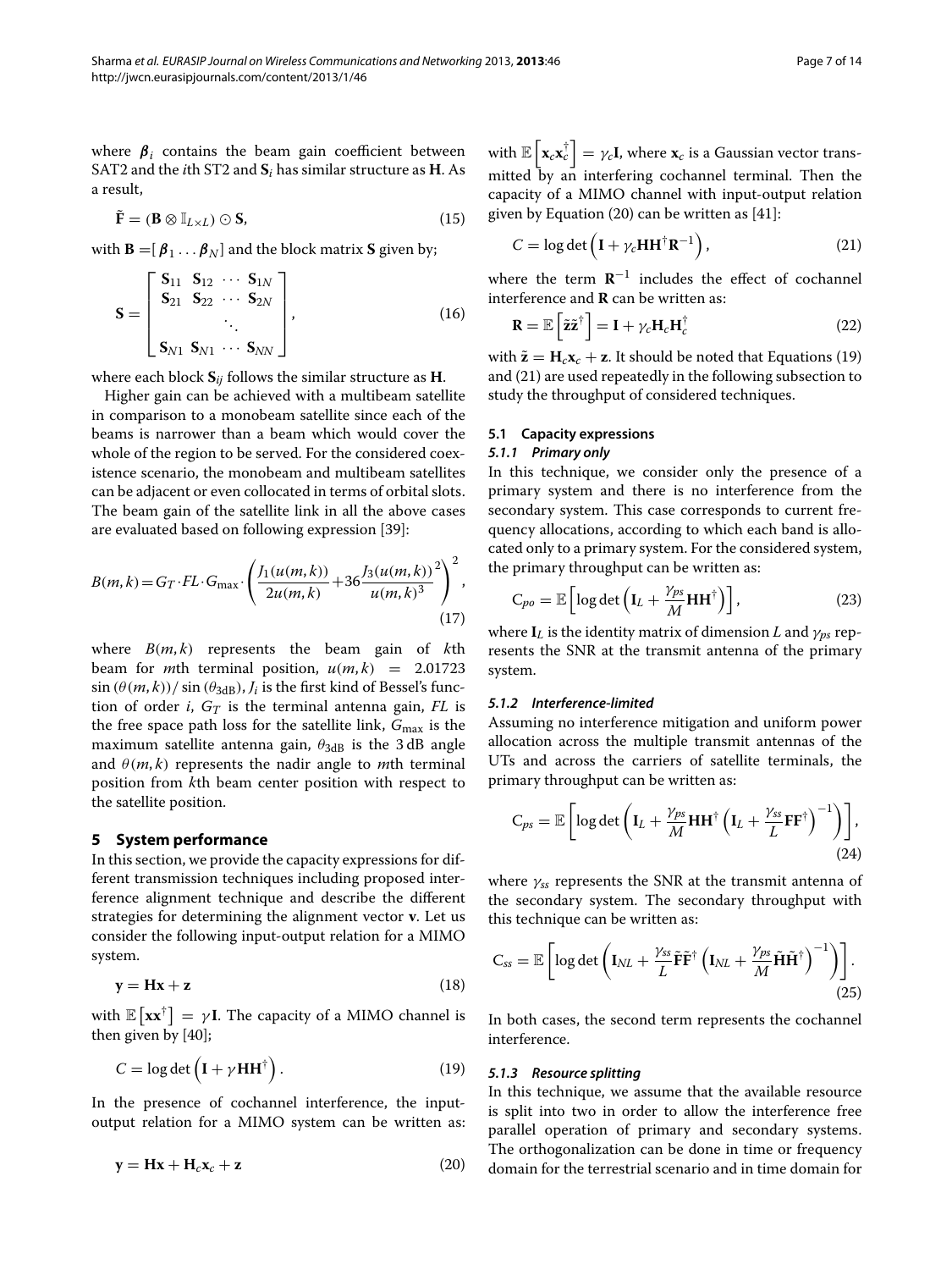the satellite scenario. Although this is an impractical scenario since the primary system need to concede half of its spectrum, we consider this technique for the sake of completeness. The primary throughput with this technique can be written as:

$$
\hat{\mathbf{C}}_{pr} = \frac{1}{2} \mathbb{E} \left[ \log \det \left( \mathbf{I}_L + \frac{2\gamma_{ps}}{M} \mathbf{H} \mathbf{H}^\dagger \right) \right]
$$
 (26)

while the secondary throughput can be written as:

$$
\hat{\mathbf{C}}_{sr} = \frac{1}{2} \mathbb{E} \left[ \log \det \left( \mathbf{I}_{NL} + \frac{2\gamma_{ss}}{L} \tilde{\mathbf{F}} \tilde{\mathbf{F}}^{\dagger} \right) \right]. \tag{27}
$$

#### *5.1.4 Interference alignment*

In this technique, interference alignment is employed at all the STs towards the PR and interference is filtered out at the PR by using the IA vector **v**. The primary throughput in this case can be written as:

$$
\bar{\mathbf{C}}_{ps} = \mathbb{E}\left[\log \det\left(\mathbf{I}_M + \frac{\gamma_{ps}}{M} \bar{\mathbf{H}} \bar{\mathbf{H}}^\dagger\right)\right],\tag{28}
$$

where **H** is the equivalent channel matrix after IA filtering.

For the SRs, the interference coming from the PT has to be tolerated and thus secondary throughput can be written as:

$$
\bar{\mathbf{C}}_{ss} = \mathbb{E}\left[\log \det \left(\mathbf{I}_{NL} + \frac{\gamma_{ss}}{L}\bar{\mathbf{F}}\bar{\mathbf{F}}^{\dagger}\left(\mathbf{I}_{NL} + \frac{\gamma_{ps}}{M}\tilde{\mathbf{H}}\tilde{\mathbf{H}}^{\dagger}\right)^{-1}\right)\right],\tag{29}
$$

where  $\bar{F}$  is the equivalent channel matrix including precoding.

#### **5.2 Interference alignment and filtering**

Let us assume a  $L \times 1$  non-zero reference vector **v** along which the interference should be aligned. It should be noted that STs are assumed to know the alignment direction **v** and to have perfect own CSI about the channel coefficients  $F_i$  towards the PR. As discussed in the next subsection, the alignment direction for each group of terminals can be predetermined or alternatively coordinated via signaling through the intended BS/gateway. In this context, the following precoding scheme is employed to align the interference:

$$
\mathbf{x}_{i} = \mathbf{w}_{i} x_{i} = \left(\mathbf{F}_{i}\right)^{-1} \mathbf{v}_{i} x_{i}, \tag{30}
$$

where  $\|\mathbf{v}\|^2 = L$  and  $\mathbb{E}[\mathbf{x}_i^{\dagger} \mathbf{x}_i] \le L\gamma$ , the scaling variable  $v_i$  is needed to ensure that the input power constraint is not violated for each ST. This precoding results in unit multiplexing gain and is by no means the optimal IA scheme, but it serves as a tractable way of evaluating the IA performance. Following this approach, the cochannel interference can be expressed as:

$$
\sum_{i=1}^{N} \mathbf{F}_{i} \mathbf{x}_{i} = \sum_{i=1}^{N} \mathbf{F}_{i} (\mathbf{F}_{i})^{-1} \mathbf{v} v_{i} x_{i} = \mathbf{v} \sum_{i=1}^{N} v_{i} x_{i}.
$$
 (31)

It can be easily seen that interference has been aligned across the reference vector and it can be removed using a  $M \times L$  zero-forcing filter **Q** designed so that **Q** is a truncated unitary matrix [22] and  $Qv = 0$ . After filtering, the  $M \times 1$  received signal vector at the PR can be expressed as:

$$
\bar{\mathbf{y}}_1 = \bar{\mathbf{H}} \mathbf{x} + \bar{\mathbf{z}}_1,\tag{32}
$$

where  $\bar{H} = QH$  is the  $M \times M$  filtered channel matrix. Assuming that the system operates in high-SNR regime and is therefore interference limited, the effect of the AWGN noise coloring  $\bar{z}_1 = Qz_1$  can be ignored, namely  $\mathbb{E}[ \bar{z}_1 \bar{z}_1^H ] =$  **I**. Furthermore, the received signal at the joint processor of the SRs (secondary link) is:

$$
\bar{\mathbf{y}}_2 = \sum_{i=1}^N \bar{\mathbf{F}}_i x_i + \tilde{\mathbf{H}} \mathbf{x} + \mathbf{z}_2, \tag{33}
$$

where  $\bar{\mathbf{F}}_i = \tilde{\mathbf{F}}_i (\mathbf{F}_i)^{-1} \mathbf{v} v_i$  are the equivalent  $NL \times 1$  channel matrices including precoding. To simplify notations we group all  $\mathbf{\bar{F}}_i$  into a single  $NL \times N$  matrix  $\mathbf{\bar{F}} = [\mathbf{\bar{F}}_1 \dots \mathbf{\bar{F}}_N].$ 

#### **5.3 Alignment direction selection and filter design**

In this section, we investigate various approaches for selecting the alignment direction **v** and designing the corresponding filter **Q**. Since these two operations are interdependent, they have to be jointly studied taking into account the level of coordination between the primary and secondary systems.

#### *5.3.1 Static approach*

In this approach, the alignment direction is predefined and does not depend on the channel state. It can be seen that this is quite static but also simple solution which assumes no coordination in the network. The disadvantage lies in the fact the IA direction may be aligned with one of the strong eigenvectors of the random PR-PT channel and in this case a large amount of received power will be filtered out.

#### *5.3.2 Coordinated approach*

This approach entails that the selection of the alignment direction takes place at the PR and is subsequently communicated to the STs. It is assumed that the channel coherence time is adequate for the alignment direction to be fed back and used by STs. This is an egoistic approach since the PR dictates the behavior of the STs in order to maximize the performance of the primary system. In this context, the following optimization problem can be defined:

$$
[\mathbf{v}, \mathbf{Q}] = \arg \max_{\mathbf{v}, \mathbf{Q}} \bar{\mathbf{C}}_{ps}, \text{ s.t. } \mathbf{Q}\mathbf{v} = 0, \mathbf{Q}\mathbf{Q}^{\dagger} = 1. \quad (34)
$$

Now let  $HH^{\dagger} = U\Lambda U^{\dagger}$  be the eigenvalue decomposition of **HH**<sup>†</sup> and  $\lambda$ (**HH**<sup>†</sup>) =[ $0\lambda_1 \ldots \lambda_M$ ] are the M ordered eigenvalues. The eigenvectors define an orthonormal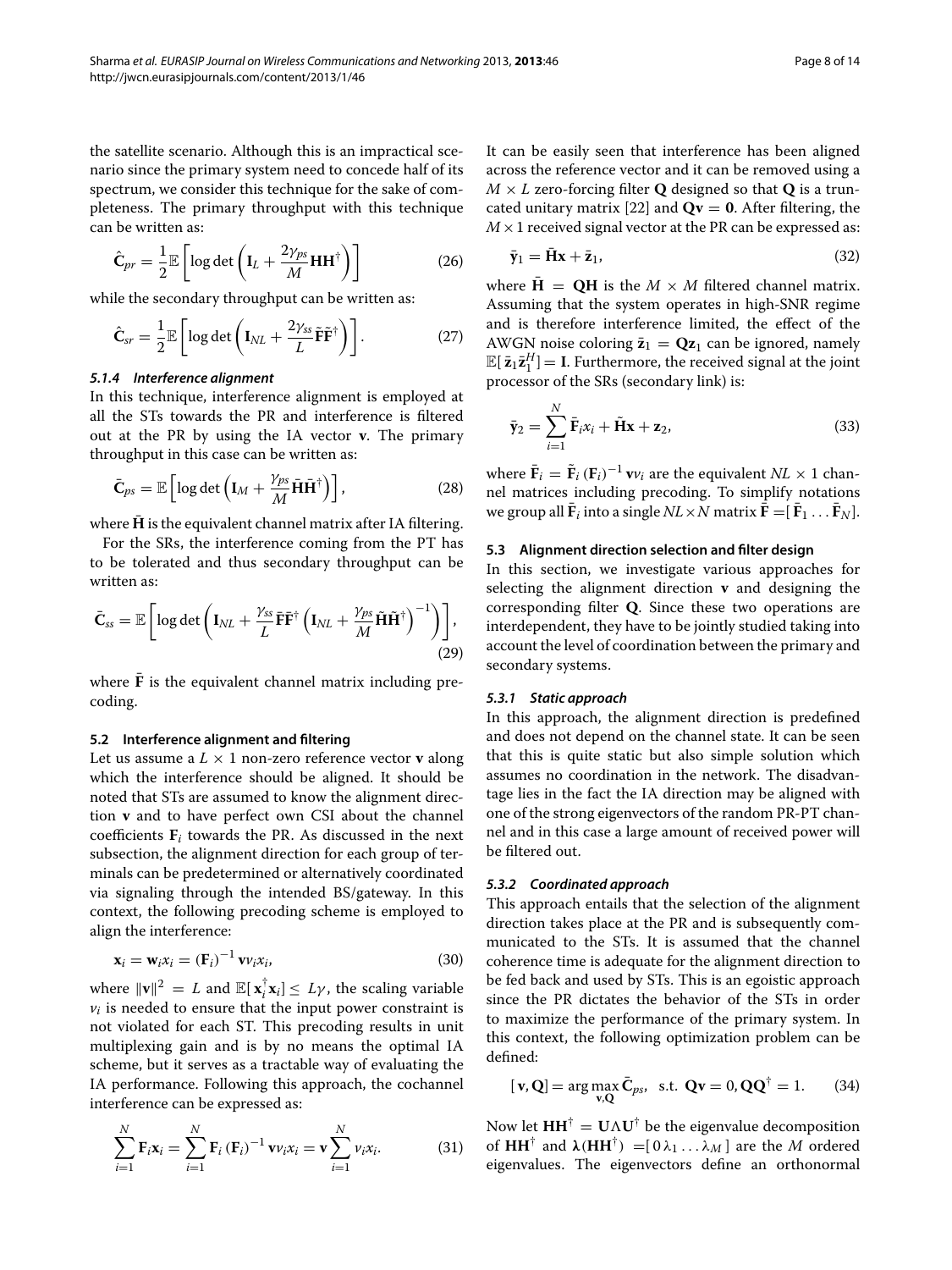space of the MIMO/multicarrier sub-channels. In this direction, the optimal strategy is to select the eigenvector which corresponds to the zero eigenvalue as the alignment direction.

**Theorem 1.** For  $L = M+1$ , coordinated IA fully protects the primary rate, namely:

$$
\bar{\mathbf{C}}_{ps} = \mathbf{C}_{po} \tag{35}
$$

Proof 1. From Equations (23) and (28), it can be observed that the throughput for primary only technique is a function of eigenvalues of **HH**† and the throughput for coordinated IA technique is a function of eigenvalues of  $\mathbf{H} \mathbf{H}^{\dagger}$ . The objective here is to show that both  $\mathbf{H} \mathbf{H}^{\dagger}$  and  $\mathbf{H} \mathbf{H}^{\dagger}$ have the same non-zero eigenvalues.

 $Since \overline{H} = QH, \overline{HH}^{\dagger} = QHH^{\dagger}Q^{\dagger}.$  Using the property  $det(\mathbf{I} + \gamma \mathbf{A}\mathbf{B}) = det(\mathbf{I} + \gamma \mathbf{B}\mathbf{A})$ ,  $log det(\mathbf{I}_M + \frac{\gamma_{ps}}{M}\mathbf{H}\mathbf{H}^{\dagger}) =$  $\log \det \left( \mathbf{I}_{M} + \frac{\gamma_{ps}}{M} \mathbf{Q}^{\dagger} \mathbf{Q} \mathbf{H} \mathbf{H}^{\dagger} \right)$ . Using eigenvalue decomposition,  $Q^{\dagger}Q$  and  $HH^{\dagger}$  can be written as:  $Q^{\dagger}Q = VBV^{\dagger}$ ,  $HH^{\dagger} = U \Lambda U^{\dagger}$ , where **U** and **V** are unitary matrices. Hence,

$$
\log \det \left( \mathbf{I}_M + \frac{\gamma_{ps}}{M} \mathbf{Q}^\dagger \mathbf{Q} \mathbf{H} \mathbf{H}^\dagger \right) = \log \det \left( \mathbf{I}_M + \frac{\gamma_{ps}}{M} \mathbf{V} \mathbf{B} \mathbf{V}^\dagger \mathbf{U} \Lambda \mathbf{U}^\dagger \right)
$$
\n(36)

Since **Q** is truncated unitary, **B** can be written as:

$$
\mathbf{B} = \begin{bmatrix} 1 & 0 & \cdots & 0 & 0 \\ 0 & 1 & \cdots & 0 & 0 \\ & & \ddots & & \\ 0 & 0 & \cdots & 1 & 0 \\ 0 & 0 & \cdots & 0 & 0 \end{bmatrix}
$$
(37)

and  $\Lambda$  is also a diagonal matrix with the following structure.

$$
\mathbf{\Lambda} = \begin{bmatrix} \lambda_M & 0 & \cdots & 0 & 0 \\ 0 & \lambda_{M-1} & \cdots & 0 & 0 \\ & & \ddots & & \\ 0 & 0 & \cdots & \lambda_1 & 0 \\ 0 & 0 & \cdots & 0 & 0 \end{bmatrix},
$$
 (38)

where  $\lambda_1, \lambda_2, \ldots, \lambda_M$  corresponds to M eigenvalues. Using Property  $det(I + \gamma AB) = det(I + \gamma BA)$ , *Equation* (36) can be written as:

$$
\log \det \left( \mathbf{I}_M + \frac{\gamma_{ps}}{M} \mathbf{\tilde{H}} \mathbf{\tilde{H}}^{\dagger} \right) = \log \det \left( \mathbf{I}_M + \frac{\gamma_{ps}}{M} \mathbf{B} \mathbf{V}^{\dagger} \mathbf{U} \Lambda \mathbf{U}^{\dagger} \mathbf{V} \right).
$$
\n(39)

Since truncated unitary matrix **Q** in coordinated approach is constructed using the eigenvectors in **U**, which correspond to non-zero eigenvalues, **V**†**U** gives new unitary matrix  $\tilde{V}$  and has the following structure.

$$
\mathbf{V}^{\dagger}\mathbf{U} = \begin{bmatrix} 0 \\ 0 \\ \tilde{\mathbf{V}} & \vdots \\ 0 & 0 & \cdots & 0 \end{bmatrix}
$$
 (40)

After removing one dimension, Equation (39) can be written as:

$$
\log \det \left( \mathbf{I}_M + \frac{\gamma_{ps}}{M} \mathbf{B} \mathbf{V}^\dagger \mathbf{U} \mathbf{\Lambda} \mathbf{U}^\dagger \mathbf{V} \right) = \log \det \left( \mathbf{I}_M + \frac{\gamma_{ps}}{M} \mathbf{V} \tilde{\mathbf{\Lambda}} \tilde{\mathbf{V}}^\dagger \right)
$$
  
= log det  $\left( \mathbf{I}_M + \frac{\gamma_{ps}}{M} \tilde{\mathbf{\Lambda}} \right),$  (41)

where  $\tilde{\Lambda}$  contains the non-zero eigenvalues of  $HH^{\dagger}$ . Hence,  $\bar{H}\bar{H}^{\dagger}$  and  $HH^{\dagger}$  have identical eigenvalues in this approach and this completes the proof.

**Remark 1.** Due to the fact that we reserve one degree of freedom for interference alignment, the coordinated IA technique perfectly preserves the primary rate. Optimally there can be L data streams at primary transmitter and if we use all L degree of freedoms for signal transmission, there exists no zero eigenvalue and in that case, even the coordinated approach will have small gap as compared to the primary only technique.

#### *5.3.3 Uncoordinated approach*

This approach assumes that the primary and the secondary systems do not coordinate. Furthermore, STs are aware of their CSI towards the PR but have no information about the CSI of the PT. In this context, the STs have no other option than selecting an alignment direction which maximizes the secondary throughput. Subsequently, the PR is responsible for sensing the alignment direction and applying the appropriate filter. In this context, the following optimization problem can be defined:

$$
[\mathbf{v}, \mathbf{Q}] = \arg \max_{\mathbf{v}, \mathbf{Q}} (\bar{\mathbf{C}}_{ss}), \text{ s.t. } \mathbf{Q}\mathbf{v} = 0, \mathbf{Q}\mathbf{Q}^{\dagger} = 1. \quad (42)
$$

Since the interference channel coefficients  $\tilde{H}$  are not known, we employ a simplified objective function:

$$
[v, Q] = \arg\max_{v, Q} \text{trace}(\overline{F}\overline{F}^{\dagger}).
$$
 (43)

The solution of (43) is hard to tackle analytically. A heuristic solution for this problem would be to select the eigenvector corresponding to the largest eigenvalue of the equivalent channel covariance matrix  $\sum_{i=1}^L \tilde{\mathbf{F}}_i \left(\mathbf{F}_i^{-1}\right) \left(\mathbf{F}_i^\dagger\right)^{-1} \tilde{\mathbf{F}}_i^\dagger$  = **T**. The matrix **T** can be decomposed using the eigenvalue decomposition as: **<sup>T</sup>** <sup>=</sup>  $\mathbf{U}^{\dagger} \mathbf{\Lambda} \mathbf{U}$  with  $\mathbf{U} = [\mathbf{u}_1, \mathbf{u}_2, \dots, \mathbf{u}_M]$  and  $\mathbf{\Lambda}$  being a diagonal matrix with the eigenvalues in descending order.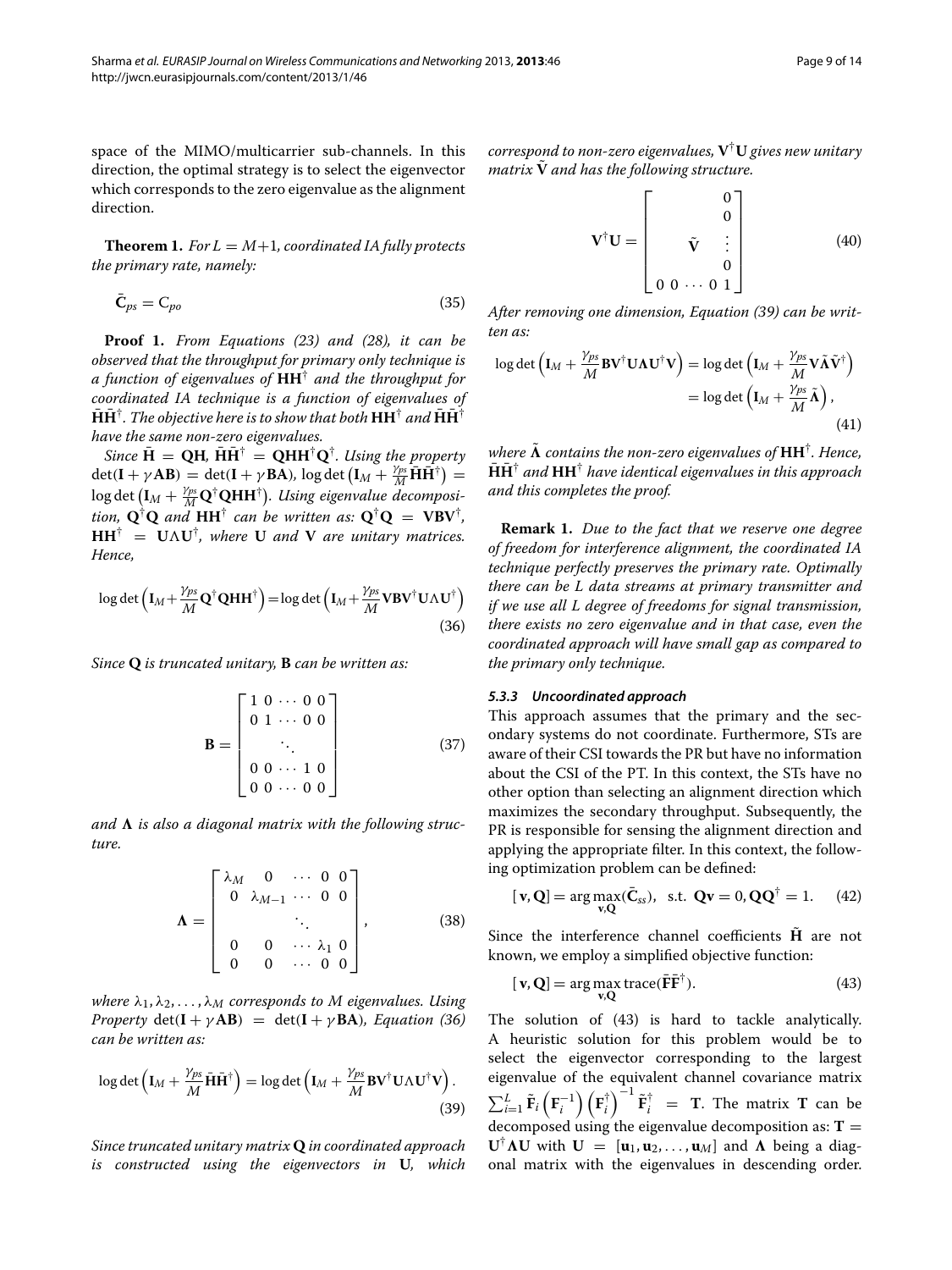Therefore, one simple heuristic solution is to choose the eigenvector corresponding to the largest eigenvalue, i.e.,  $\mathbf{v} = \mathbf{u}_1$  and to design a truncated unitary matrix **Q** so that the condition  $Qv = 0$  is satisfied.

#### **6 Numerical results**

In this section, we present a number of numerical results in order to provide a comparative evaluation of the proposed technique. We consider two different simulation environments in satellite and terrestrial coexistence scenarios.

#### **6.1 Performance metrics**

In order to evaluate the system performance, three different metrics are considered. The system sum-rate capacity can be denoted by  $C_{sys}$  and is defined as:

$$
C_{sys} = C_{ps} + \frac{C_{ss}}{N},\tag{44}
$$

where  $C_{ps}$  is the capacity of the primary system and  $C_{ss}$ is the sum-rate capacity of the secondary system. Subsequently, the primary to secondary rate ratio can be denoted by PSR and is defined as:

$$
PSR = \frac{C_{ps}}{C_{ss}/N}.\tag{45}
$$

Finally, the primary rate protection ratio can be denoted by PR and is defined as:

$$
PR = \frac{C_{ps}}{C_{po}}.\t(46)
$$

# **6.2 Results and discussion**

# *6.2.1 Terrestrial coexistence*

While simulating the coexistence scenario in the terrestrial paradigm, a macro UT and small-cell UTs are considered to be uniformly distributed within the coverage area of the BS and the APs, respectively, as reflected in Figure 1. The APs are also uniformly distributed within the coverage area of the BS. We consider a MIMO channel with each component of the channel matrix being independent Rayleigh fading coefficient. The ergodic metrics are evaluated by averaging over a large number of channel realizations and positions. An overview of the parameter values and ranges used for producing the numerical results is presented in Table 1. For the static approach, we generate a random alignment vector at the beginning and keep it fixed for all the channel realizations. For the resource division approach, we consider resource sharing between the primary and secondary systems in the frequency domain<sup>d</sup> as stated in Section 5.

Figure 3 presents the normalized system rate  $(C_{sys})$ versus number of small cells  $(N)$  for the terrestrial coexistence scenario of small cells and the macrocell. From the figure, it can be observed that the sum-rate slowly

### **Table 1 Parameters for capacity results in terrestrial paradigm**

| Parameter                        | Symbol   | Value           | Range    |
|----------------------------------|----------|-----------------|----------|
| Number of small cells            | N        |                 | $1 - 10$ |
| Macro UT antennas                | М        | $\mathcal{L}$   |          |
| Small UT, BS, AP antennas        | L        | 3               |          |
| Macrocell radius                 | $R_{DS}$ | 2 Km            |          |
| Small cell radius                | $R_{ss}$ | 600 m           |          |
| Macro UT transmit power          | $P_{DS}$ | $0$ dBW         |          |
| Small UT transmit power          | $P_{ss}$ | $-6.02$ dBW     |          |
| Path loss exponent               | $\eta$   | 3.5             |          |
| Carrier bandwidth                |          | 5 MHz           |          |
| Number of Monte Carlo iterations |          | 10 <sup>3</sup> |          |

increases with the value of  $N$  for all the considered techniques. The no-mitigation scheme achieves a three-fold gain while other techniques achieve a two-fold gain compared to primary only transmission. From this result, it seems that no-mitigation is promising but looking at the primary to secondary rate ratio in Figure 4, we can observe that this scheme does not perform well, especially for large values of N. The increased sum-rate for some techniques in Figure 3 is due to multiplexing gain in the primary system and applied multicell joint processing for the secondary system. Furthermore, it should be noted that total sum-rate capacity is the summation of primary sum-rate capacity and per beam secondary sum-rate and we apply the IA technique to get better spectral efficiency using the same frequency resource by primary and secondary systems.

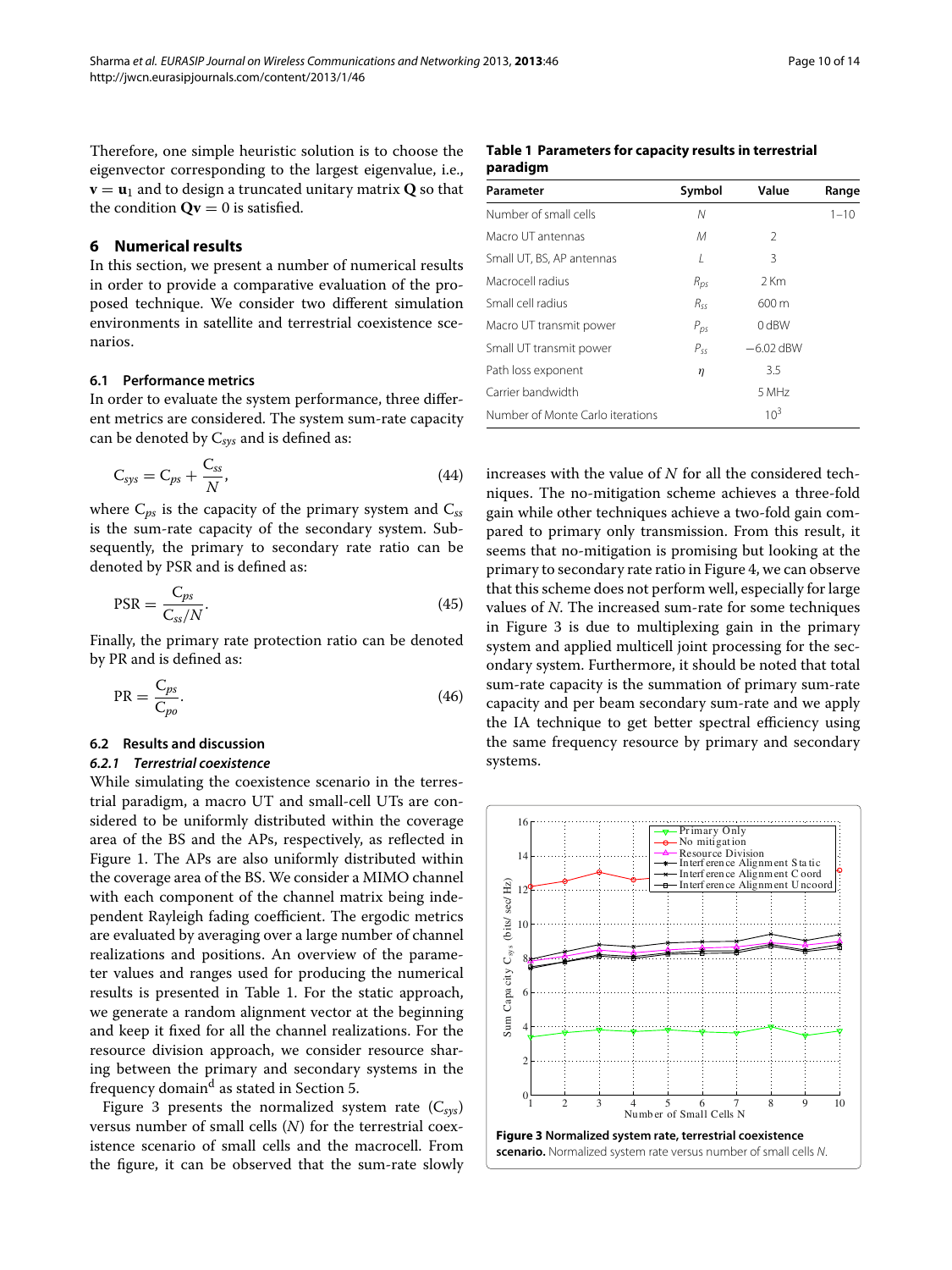

Figure 4 presents the primary to secondary rate ratio versus  $N$  for different techniques. In general, the primary to secondary rate ratio decreases as more secondary small cells are included into the system. The IA techniques have the best performance with the coordinated approach ranking the first. This observation is further supported and verified by the primary rate protection ratio versus  $N$  plots in Figure 5. It should be especially noted that the coordinated IA technique fully protects the primary rate as expected, while other IA techniques preserve roughly 70% and the resource division preserves 82% of the primary rate.



Furthermore, all techniques except no-mitigation preserve a constant protection rate with increasing  $N$ , while the performance of no-mitigation technique degrades monotonically.

# *6.2.2 Satellite coexistence*

While simulating the coexistence scenario in the satellite paradigm, ST1 and ST2s are assumed to be uniformly distributed within the coverage area of the beams of SAT1 and SAT2, respectively, Figure 2. Furthermore, the beams of the multibeam antennas are also uniformly distributed within the coverage area of the monobeam satellite, emulating a beam hopping pattern. We consider a multicarrier channel model with ACI and each nonzero component of the channel matrix being independent Rician fading coefficient. The ergodic metrics are then evaluated by averaging over a large number of channel realizations and positions. Table 2 presents the parameter values and ranges used for producing the numerical results in this scenario. For the resource division approach in this context, we consider resource sharing between the primary and secondary systems in the time domain.

Figure 6 depicts the normalized system rate  $(C_{sys})$  versus number of SAT2 beams  $N$  for different techniques

# **Table 2 Parameters for capacity results in satellite paradigm**

| Parameter                                                | Symbol            | Value          | Range    |
|----------------------------------------------------------|-------------------|----------------|----------|
| Number of ST2s                                           | N                 |                | $1 - 10$ |
| Number of carriers used by ST1                           | М                 | $\overline{4}$ |          |
| Number of symbols transmitted by<br>ST <sub>1</sub>      |                   | 4              |          |
| Number of carriers used by ST2                           | $\prime$          | 5              |          |
| Number of symbols transmitted by<br>each ST <sub>2</sub> |                   | 1              |          |
| Monobeam radius                                          | $R_{\mathit{DS}}$ | 520 Km         |          |
| Multibeam radius                                         | $R_{ss}$          | 165 Km         |          |
| ST1 transmit power                                       | $P_{DS}$          | 10 dBW         |          |
| ST2 transmit power                                       | $P_{ss}$          | 3.98 dBW       |          |
| Receiver noise power @ 5 MHz                             | N <sub>0</sub>    | $-137$ dBW     |          |
| Monobeam 3 dB beamwidth                                  | $BW_{DS}$         | $0.82^{\circ}$ |          |
| Multibeam 3 dB beamwidth                                 | $BW_{ss}$         | $0.26^{\circ}$ |          |
| Intercarrier interference component                      | $\rho$            | 0.15           |          |
| Rician factor                                            | К                 | 12 dB          |          |
| Free space path loss                                     | FI                | 190 dB         |          |
| Max satellite antenna gain                               | $G_{\rm max}$     | 48 dBi         |          |
| Terminal antenna gain                                    | Gт                | 5 dB           |          |
| Number of Monte Carlo iterations                         |                   | $10^{3}$       |          |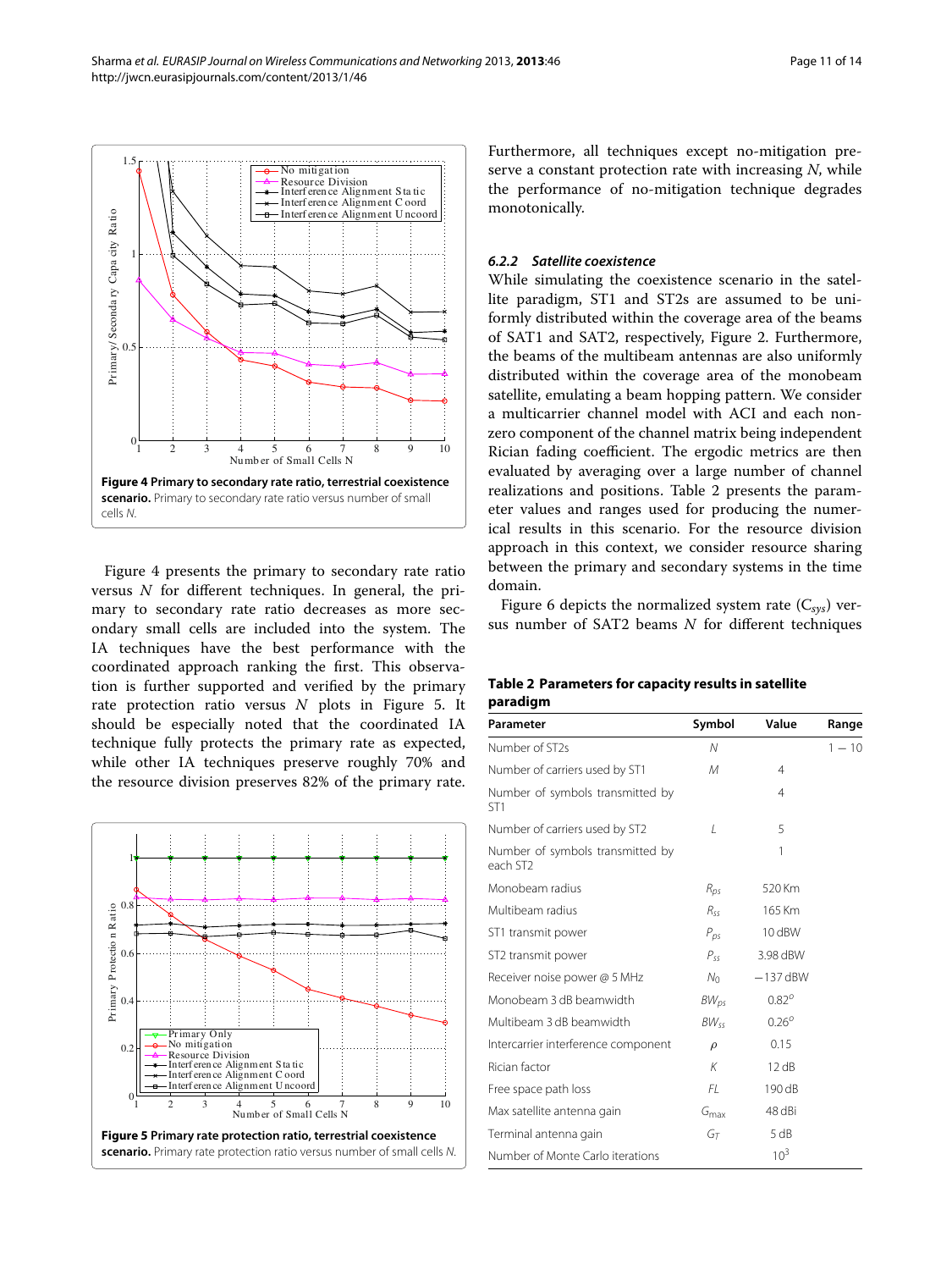



and it can be observed that the coordinated IA technique performs better than all other techniques and the sum-rate slowly increases with  $N$  for this technique. The sum-rate for uncoordinated IA technique is worse than the coordinated IA technique and is still better than other considered techniques and it increases slowly with the value of N. Furthermore, the sum-rate for no mitigation technique decreases with the value of  $N$ , remains more or less constant with the value of  $N$  for resource division and remains constant for the primary only technique. The increased sum-rate capacity for the IA techniques is due to the combined effect of multibeam joint processing and the applied IA technique. The variation in the results in this scenario from the previous scenario is due to the different nature of the channel. In satellite coexistence scenario, the channel is non-zero mean and we consider a tridiagonal channel matrix with 3 correlated entries.

Figure 7 shows the PSR versus  $N$  for different techniques. It can be observed that the maximum PSR is achieved with the coordinated IA technique and it decreases with the value of N. This happens due to the introduction of more number of beams in the considered coverage area. The PSR for IA uncoordinated, IA static and no-mitigation also decreases when more beams are introduced into the system. Furthermore, the PSR for the resource division technique increases slightly for lower values of N and remains constant at higher values of N. This is because the secondary throughput reduces with  $N$ due to the channel structure.

Figure 8 depicts the PR versus  $N$  plot for different techniques. It can be observed that the coordinated IA



technique is optimal and matches with the primary only technique. This means that the coordinated IA technique fully protects the primary rate. Furthermore, all techniques except the no-mitigation technique shows a constant protection rate with the value of  $N$ , while the performance of no-mitigation decreases monotonically as in previous scenario. Moreover, the uncoordinated IA technique protects almost 90% of the total primary rate and the resource division protects about 65% of the total primary rate.

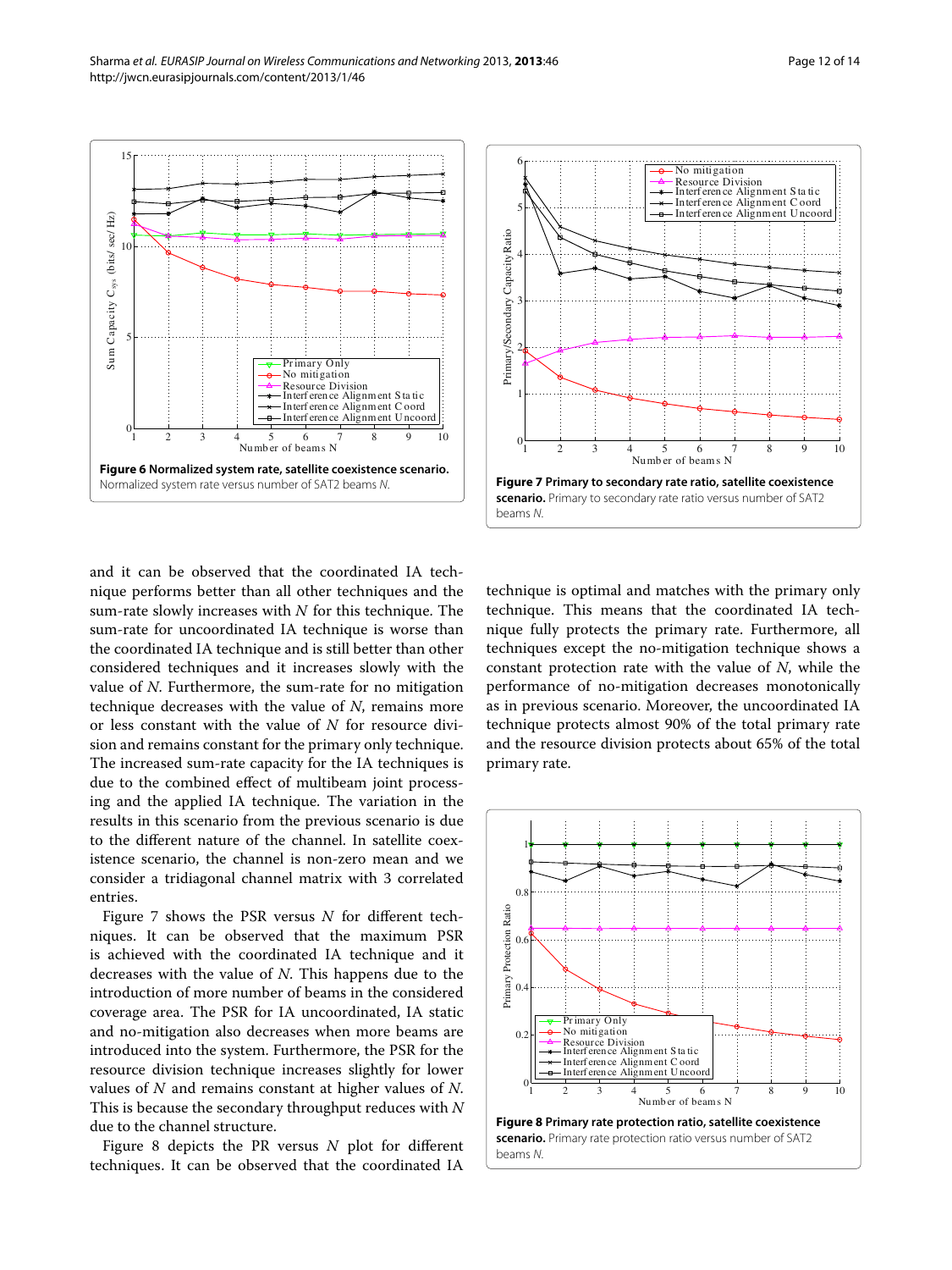# **7 Conclusions**

The spectral coexistence of heterogenous networks in terrestrial and satellite paradigms has been investigated. The coexistence of small cells and macrocells equipped with MIMO transceivers in terrestrial paradigm and the coexistence of multibeam and monobeam satellites with multicarrier transceivers in satellite paradigm have been considered. The primary only case has been compared to the coexistence scenarios with no mitigation, resource division and different IA techniques. More specifically, three types of IA have been considered depending on the level of network coordination and on whether it adapts to channel conditions. The different techniques have been compared in terms of system rate, primary to secondary rate ratio and primary rate protection rate. From the results, it can be deduced that the coordinated IA perfectly protects the primary rate. Although no mitigation achieves the highest sum-rate in terrestrial coexistence scenario, the primary protection rate degrades with the number of small cells. From the viewpoint of protecting primary rate as well as achieving the highest rate, the coordinated IA technique is the best among all other techniques in satellite coexistence scenario.

# **Endnotes**

<sup>a</sup>In our signal model, we consider transmit SNR as the ratio of transmitted power to the noise variance.

<sup>b</sup>The main reason for ACI is due to imperfect bandpass filters since we consider a narrowband FDMA system in this study.

 $\epsilon$ Since we consider transmission using M out of L carriers, excluding the last column from **H** provides similar struc-

ture as  $P_i$ .<br><sup>d</sup>It is also possible to have resource division in time domain in this context.

#### **Competing interests**

The authors declare that they have no competing interests.

#### **Acknowledgements**

This study was supported by the National Research Fund, Luxembourg under Aids Training-Research (AFR) grant for PhD project (Reference 3069102) on "Spectrum Sensing, Resource Allocation and Resource Management Strategies for Satellite Cognitive Communications", under the CORE project "CO2SAT: Cooperative and Cognitive Architectures for Satellite Networks" and by COST Action IC0902: "Cognitive Radio and Networking for Cooperative Coexistence of Heterogeneous Wireless Networks".

#### **Author details**

<sup>1</sup> Interdisciplinary Centre for Security, Reliability and Trust (SnT), University of Luxembourg, 6 rue Richard Coudenhove-Kalergi, L-1359 Luxembourg-Kirchberg, Luxembourg. <sup>2</sup> Signal Processing Laboratory, KTH Royal Institute of Technology, SE-100 44 Stockholm, Sweden.

Received: 29 June 2012 Accepted: 31 January 2013 Published: 22 February 2013

#### **References**

- 1. B Badic, T O'Farrrell, P Loskot, J He, in IEEE 70th Vehicular Technology Conference (VTC 2009-Fall). Energy efficient radio access architectures for green radio: large versus small cell size deployment, Alaska, USA, 2009), pp. 1–5
- 2. S Chatzinotas, G Zheng, B Ottersten, in IEEE Global Telecommunications Conference (GLOBECOM 2011). Joint precoding with flexible power constraints in multibeam satellite systems, Houston, Texas, 2011), pp. 1–5
- 3. SK Sharma, S Chatzinotas, B Ottersten, in 6th Advanced Satellite Multimedia Systems Conf. (ASMS) and 12th Signal Processing for Space Commun. Workshop (SPSC). Satellite cognitive communications: Interference modeling and techniques selection, Baiona, Spain, 2012), pp. 111–118
- 4. SK Sharma, S Chatzinotas, B Ottersten, in 7th Int. ICST Conf. on Cognitive Radio Oriented Wireless Networks and Communications (CROWNCOM). Exploiting polarization for spectrum sensing in cognitive SatComs, Stockholm, Sweden, 2012), pp. 36–41
- 5. SK Sharma, S Chatzinotas, B Ottersten, in IEEE Global Communications Conf. Spectrum Sensing in Dual Polarized Fading Channels for Cognitive SatComs, Anaheim, California, 2012), pp. 3443–3448
- 6. H Zhou, T Ratnarajah, YC Liang, in IEEE Symposium on New Frontiers in Dynamic Spectrum Access Networks (DySPAN). On secondary network interference alignment in cognitive radio, Aachen, Germany, 2011), pp. 637–641
- 7. S Kaimaletu, R Krishnan, S Kalyani, N Akhtar, B Ramamurthi, in IEEE International Conference on Communications (ICC). Cognitive interference management in heterogeneous femto-macro cell networks, Kyoto, Germany, 2011), pp. 1–6
- 8. SV Hanly, PA Whiting, Information-theoretic capacity of multi-receiver networks. Telecommun. Syst. **1**, 1–42 (1993)
- 9. A Wyner, Shannon-theoretic approach to a Gaussian cellular multiple-access channel. IEEE Trans. Inf. Theory. **40**(6), 1713–1727 (1994)
- 10. O Somekh, S Shamai, Shannon-theoretic approach to a Gaussian cellular multiple-access channel with fading. IEEE Trans. Inf. Theory. **46**(4), 1401–1425 (2000)
- 11. S Chatzinotas, M Imran, C Tzaras, On the capacity of variable density cellular systems under multicell decoding. IEEE Commun. Lett. **12**(7), 496–498 (2008)
- 12. S Chatzinotas, MA Imran, C Tzaras, in IEEE 9th Workshop on Signal Processing Advances in Wireless Communications (SPAWC'08). Optimal information theoretic capacity of the planar cellular uplink channel, Pernambuco, Brazil, 2008), pp. 196–200
- 13. D Aktas, M Bacha, J Evans, S Hanly, Scaling results on the sum capacity of cellular networks with MIMO links. IEEE Trans. Inf. Theory. **52**(7), 3264–3274 (2006)
- 14. S Chatzinotas, MA Imran, C Tzaras, in IEEE Int. Symposium on Wireless Communication Systems (ISWCS'08). Uplink capacity of MIMO cellular systems with multicell processing, Reykjavik, Iceland, 2008), pp. 453–457
- 15. ML Moher, Multiuser decoding for multibeam systems. IEEE Trans. Veh. Technol. **49**(4), 1226–1234 (2000)
- 16. D Christopoulos, S Chatzinotas, M Matthaiou, B Ottersten, in Forty Fifth Asilomar Conference on Signals, Systems and Computers. Capacity analysis of multibeam joint decoding over composite satellite channels, Pacific Grove, CA, USA, 2011), pp. 1795–1799
- 17. D Christopoulos, S Chatzinotas, G Zheng, J Grotz, B Ottersten, Linear and nonlinear techniques for multibeam joint processing in satellite communications. EURASIP J. Wirel. Commun. Network. **2012**(162) (2012)
- 18. M Debbah, G Gallinaro, R Müller, R Rinaldo, A Vernucci, in 9th International Workshop on signal processing for space communications. Interference mitigation for the reverse-link of interactive satellite networks, Noordwijk, Netherlands, 2006)
- 19. N Letzepis, A Grant, Capacity of the multiple spot beam satellite channel with rician fading. IEEE Trans. Inf. Theory. **54**(11), 5210–5222 (2008)
- 20. V Cadambe, S Jafar, in IEEE International Conference on Communications (ICC). Interference alignment and spatial degrees of freedom for the K user interference channel, Beijing, China, 2008), pp. 971–975
- 21. V Cadambe, S Jafar, Interference alignment and degrees of freedom of the K-user interference channel. IEEE Trans. Inf. Theory. **54**(8), 3425–3441 (2008)
- 22. V Cadambe, S Jafar, Interference alignment and the degrees of freedom of wireless X networks. IEEE Trans. Inf. Theory. **55**(9), 3893–3908 (2009)